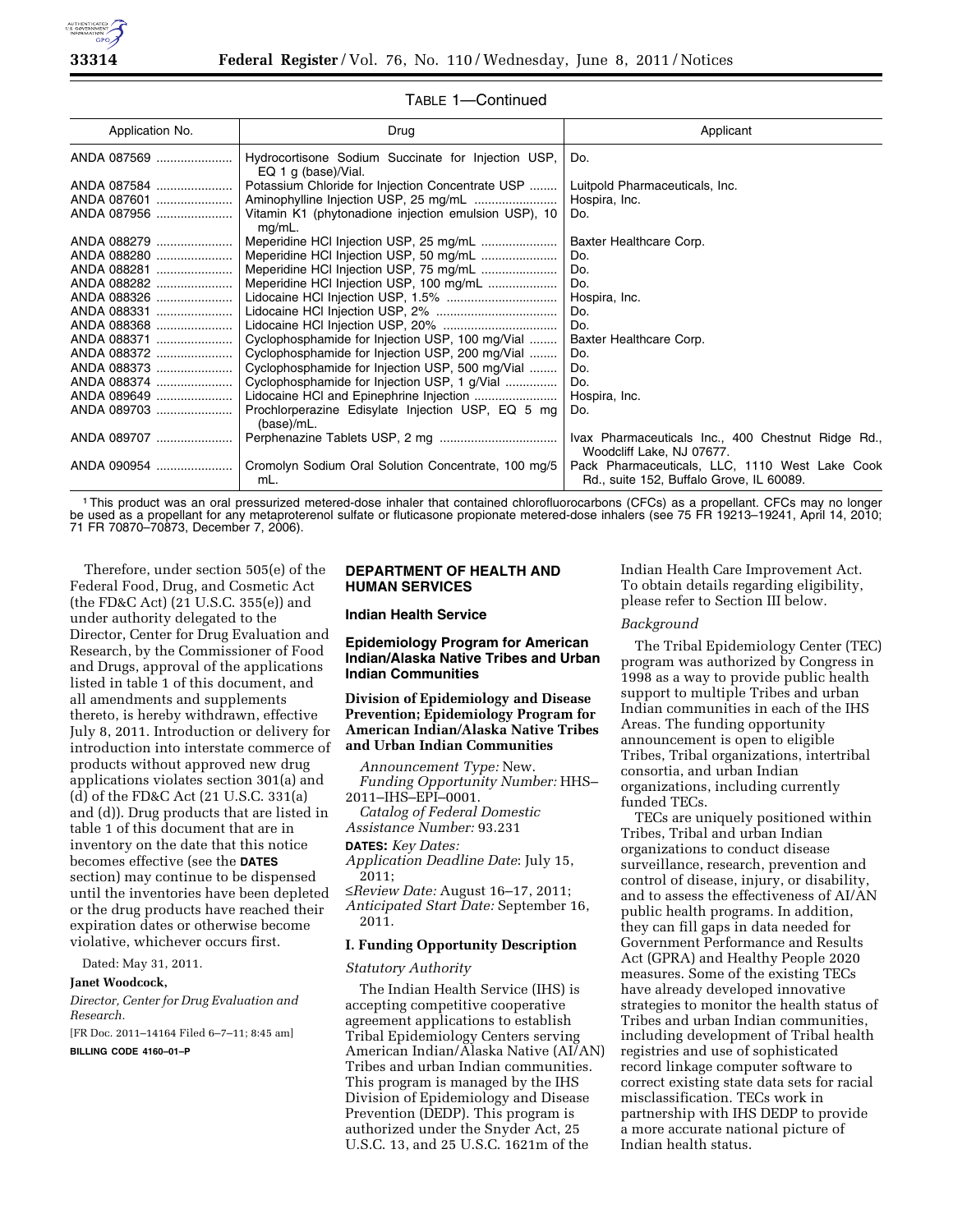TECs provide critical support for activities that promote Tribal selfgovernance and effective management of Tribal and urban Indian health programs. Data generated locally and analyzed by TECs enable Tribes and urban Indian communities to effectively plan and make decisions that best meet the needs of their communities. In addition, TECs can immediately provide feedback to local data systems which will lead to improvements in Indian health data overall.

As more Tribes choose to operate health programs in their communities, TECs ultimately will provide additional public health services such as disease control and prevention programs. Some existing centers provide assistance to Tribal and urban Indian communities in such areas as sexually transmitted disease control and cancer prevention. They also assist Tribes and urban Indian communities to establish baseline data for successfully evaluating intervention and prevention activities through activities such as conducting Behavioral Risk Factor Surveillance Surveys (BRFSS).

The TEC program will continue to enhance the ability of the Indian health system to collect and manage data more effectively and to better understand and develop the link between public health problems and behavior, socioeconomic conditions, and geography. The TEC program will also support Tribal and urban Indian communities by providing technical training in public health practice and prevention-oriented research and by promoting public health career pathways.

## *Purpose*

The purpose of this cooperative agreement program is to fund Tribes,

Tribal and urban Indian organizations, and intertribal consortia to provide epidemiological support for the AI/AN population served by IHS. TEC activities should include, but are not limited to, enhancement of surveillance for disease conditions; research, prevention and control of disease, injury, or disability; assessment of the effectiveness of AI/AN public health programs; epidemiologic analysis, interpretation, and dissemination of surveillance data; investigation of disease outbreaks; development and implementation of epidemiologic studies; development and implementation of disease control and prevention programs; and coordination of activities of other public health authorities in the region. It is the intent of IHS to fund several TECs that will serve Tribes and urban Indian communities in all 12 IHS Administrative Areas.

Each TEC selected for funding will act under a cooperative agreement with the IHS. During funded activities, the TECs may receive Protected Health Information (PHI) for the purpose of preventing or controlling disease, injury or disability, including, but not limited to, reporting of disease, injury, vital events, such as birth or death, and the conduct of public health surveillance, public health investigation, and public health interventions for the Tribal and urban Indian communities that they serve. TECs acting under a cooperative agreement with IHS are public health authorities for which the disclosure of PHI by covered entities is authorized by the Privacy Rule. 45 CFR 164.512(b).

To achieve the purpose of this program, the recipient will be responsible for the activities under item number 1. Recipient Activities and IHS will be responsible for conducting

activities under item number 2. IHS Activities.

# **II. Award Information**

*Type of Award:* Cooperative Agreement.

Estimated Funds Available: The total amount identified for FY 2011 is approximately \$4.5 million. Competing and continuation awards issued under this announcement are subject to the availability of funds. In the absence of funding, the agency is under no obligation to fund any awards under this announcement. The program will be awarded for five years with 12 months per budget period. Future year funding levels will be determined based on availability of funds. The average award is approximately \$350,000 to \$1,000,000, depending on the applicant's score and the size of the area covered by the TEC.

Anticipated Number of Awards: Approximately 12 awards may be issued under this program announcement.

Project Period:

This will be a 5-year project from September 16, 2011 to September 15, 2016.

Funding Information:

As part of an effort to establish TECs throughout the nation, these funds will be used to support activities on an IHS Area basis. Successful applicants must agree to provide services for all AI/AN populations in the respective IHS Area. Collaborative efforts among Tribal, local, State, and Federal health organizations are encouraged.

Funding will be based on scoring levels from the review process. An example is outlined below. Detailed explanations of Review Criteria are described in Section V.

| <b>Review Criteria</b> | Total<br>Points | Points<br>Awarded |
|------------------------|-----------------|-------------------|
|                        | 25              |                   |
|                        | 35              |                   |
|                        |                 |                   |
|                        |                 |                   |
|                        |                 |                   |
|                        |                 |                   |
| Total                  | 100             |                   |

Cooperative Agreements will be funded annually during the project period of five years, contingent on required continuation applications with an approved scope of work. Renewals of cooperative agreements will be based on the following:

- Satisfactory progress.
- Availability of funds.

• Program priorities of IHS.

Programmatic Involvement: IHS will have substantial involvement in all of the TECs (See IHS Activities).

Recipient Activities:

a. Assist and facilitate AI/AN communities, Tribes, Tribal organizations, and urban Indian organizations in identifying Tribal and urban Indian community health status

priorities for building public health capacity at the local level based on epidemiologic data. Assist and facilitate Tribal and urban Indian communities with implementing and conducting disease surveillance, research, prevention and control of disease, injury, or disability, to assess the effectiveness of AI/AN public health programs, monitoring progress toward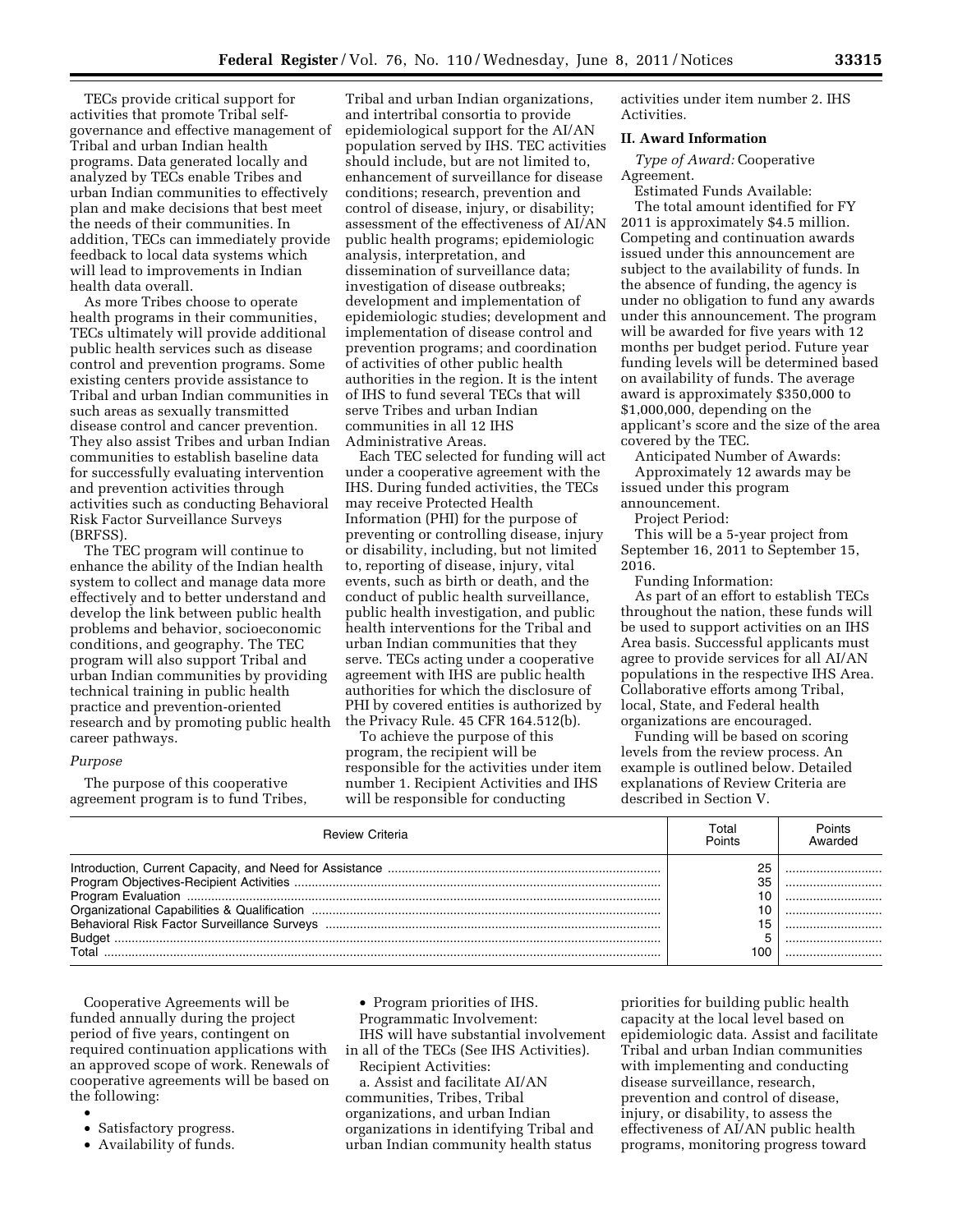meeting each of the health status objectives, developing and implementing epidemiologic studies that have practical application in improving the health status of constituent communities, reporting of notifiable disease conditions to public health authorities and to local Tribes and urban Indian communities in the region, and address emerging public health and epidemiological issues as identified by Tribal and urban Indian community priorities.

b. Develop and disseminate health specific data and Community Health Profiles (CHPs) based on Tribal and urban Indian community health status priorities as follows:

1. Develop CHPs specific for each Tribal and urban Indian community entity served by the TEC. Provide a dissemination plan that includes a project overview, dissemination goals, and health indicators.

2. Develop a regional CHP encompassing all Tribal and urban Indian communities served by the TEC. Provide a dissemination plan that includes a project overview, dissemination goals, and health indicators.

3. Participate in the national TEC CHP Working Group to develop and implement a national CHP.

c. Recipient will need to maintain outbreak response capacity by:

1. Establishing and maintaining relationships with local authorities (Tribal, County, State, etc.) to be able to participate in outbreak response activities on a national or regional scope.

2. Obligating a minimum of one program staff per year to attend IHS training in either the ''Outbreak Response Review'' or ''Epidemiology Ready'' course.

3. Explaining how recipient will collaborate and assist in public health emergencies with the IHS, DEDP, State, local, County, Tribal, and other Federal health authorities.

d. Develop a BRFSS project to evaluate health risk behaviors of AI/AN populations served by the TEC, to include, at a minimum, CDC's ''core'' BRFSS, as follows:

1. Develop a protocol for conducting the BRFSS;

2. Develop a sampling method and recruitment strategy;

3. Meet with the Tribal Health Director, Health Board, and/or the Tribal Council, as appropriate, for review and approval of the BRFSS project;

4. Obtain IRB approval or exempt status;

5. Develop a training protocol for interviewers for the BRFSS;

6. Develop a database to enter data collected from the BRFSS;

7. Develop a dissemination plan that includes a project overview, dissemination goals, targeted audiences, key messages, details of the dissemination plan and how the plan will be evaluated; and

8. Create a separate budget for the BRFSS project.

e. Establish a Data Sharing Agreement (DSA) with the IHS Area Office that delineates:

1. "Routine" activities for which the TEC will have access to de-identified data from IHS Epidemiology Data Mart/ National Data Warehouse (NDW).

2. Activities for which they will need additional permission such as special studies or research involving PHI.

3. Language which outlines compliance with Health Insurance Portability and Accountability Act (HIPAA) and Privacy Act protection.

4. Use of the IHS Epidemiology Data Mart User Tracking System (EDMUTS) by the recipient to track both #1 and #2 above.

5. Use of security measures, including:

• How security measures will be in place for data usage;

• How recipient will be a steward of the data;

• Completion of the IHS/OIT yearly security training and security training required by their respective organization; and

• An annual report on the outcomes of TECs access to IHS data.

f. Participate in national public health priorities and committees, as appropriate, with additional Department of Health and Human Services (HHS) agencies.

g. Explain how recipient will support the IHS Agency's priorities:

1. To renew and strengthen our partnership with Tribes.

2. To bring reform to IHS. 3. To improve the quality of and

access to care.

4. To make all our work accountable, transparent, fair and inclusive.

You may access information on IHS priorities via the Internet at the following Web site: *[http://www.ihs.gov/](http://www.ihs.gov/PublicAffairs/DirCorner/index.cfm) [PublicAffairs/DirCorner/index.cfm.](http://www.ihs.gov/PublicAffairs/DirCorner/index.cfm)* 

h. Establish an advisory council that can provide overall program direction and guidance. The advisory council should include some members with technical expertise in epidemiology and public health (i.e. state health departments, county health departments, etc.) and representation from the Tribal health and urban Indian health programs served by the TEC.

i. Provide an annual report (no more than 10 pages) at the end of each project year to DEDP.

j. Ensure that TEC staff includes key personnel with appropriate expertise in epidemiology, health sciences, and program management. The TEC must also demonstrate access to specialized expertise such as a doctoral level epidemiologist and/or a biostatistician.

IHS Activities:

a. Provide funded TECs with ongoing consultation and technical assistance to plan, implement, and evaluate each component of the TEC as described under Recipient Activities above. Consultation and technical assistance will include, but not be limited to, the following areas:

1. Interpretation of current scientific literature related to epidemiology, statistics, surveillance, Healthy People 2020 objectives, and other public health issues;

2. Design and implementation of each program component such as surveillance, epidemiologic analysis, outbreak investigation, development of epidemiologic studies, development of disease control programs, and coordination of activities; and

3. Overall operational planning and program management.

b. Coordinate all IHS epidemiologic activities on a national scope including investigation of disease outbreaks and CHPs.

c. Conduct site visits to TECs and/or coordinate TEC visits to IHS to ensure data security; confirm compliance with applicable laws and regulations; assess program activities; and to mutually resolve problems, as needed.

d. Convene an annual TEC meeting for information sharing, problem solving or training.

e. Provide opportunities for training of TEC staff. Examples include: IHS Outbreak Response Review course; Webinars on NDW Technical Assistance; Introduction to SAS; Fellowship opportunities.

## **III. Eligibility Information**

#### *1. Eligibility*

AI/AN Tribes, Tribal organizations, and eligible intertribal consortia or urban Indian organizations as defined by 25 U.S.C. 1603(e) may be eligible for a TEC cooperative agreement. Such entities must represent or serve a population of at least 60,000 AI/AN to be eligible as demonstrated by Tribal resolutions or the equivalent documentation from urban Indian clinic directors/Chief Executive Officers (CEOs). Applicants must describe the population of AI/ANs and Tribes that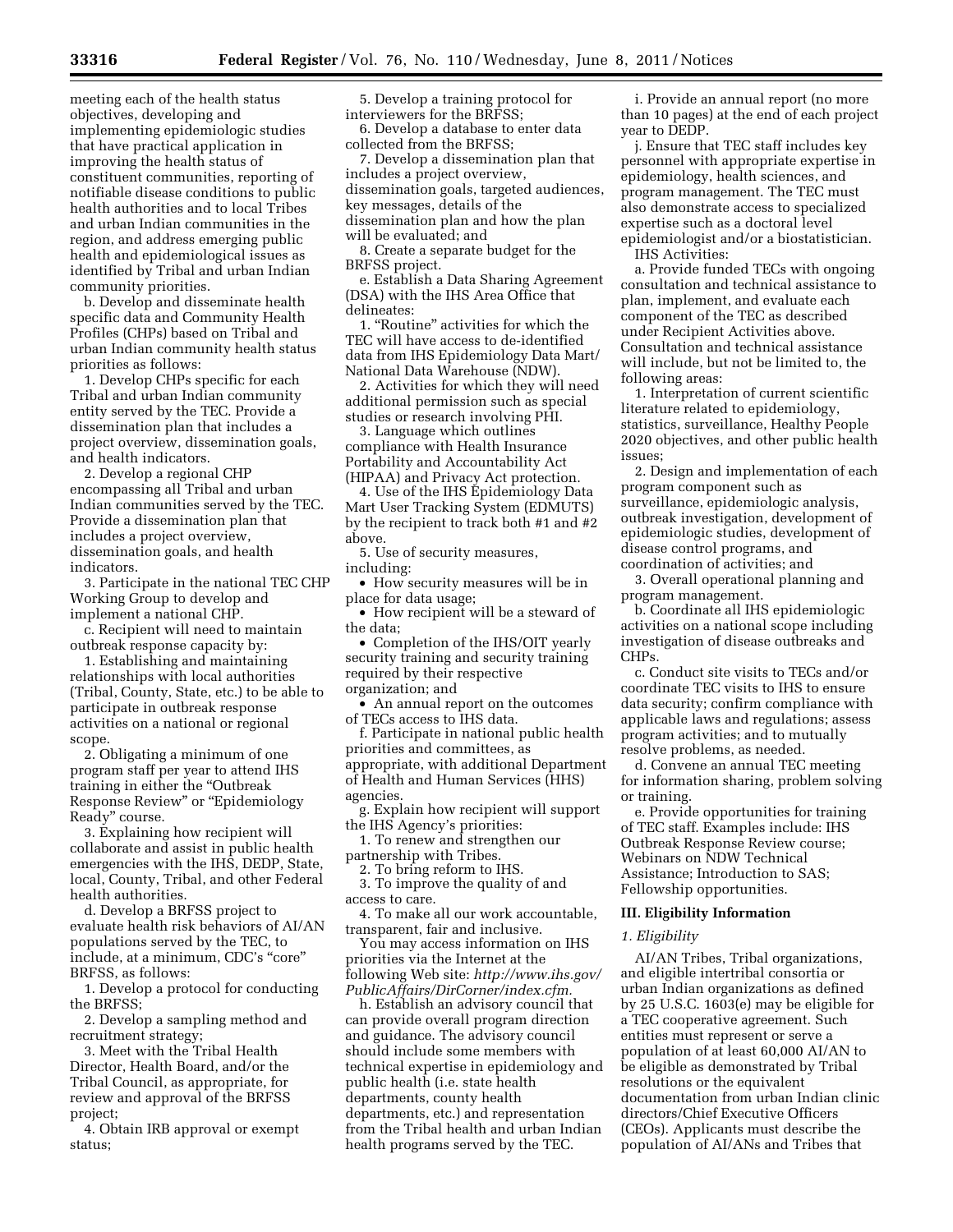will be represented. The number of AI/ ANs served must be substantiated by documentation describing IHS user populations, United States Census Bureau data, clinical catchment data, or any method that is scientifically and epidemiologically valid. An intertribal consortium or urban Indian organization is eligible to receive a cooperative agreement if it is incorporated for the primary purpose of improving AI/AN health, and represents the Tribes, AN villages, or urban Indian communities in which it is located. Resolutions from each Tribe, AN village and equivalent documentation from each urban Indian community represented must be included in the application package. Collaborations with IHS Areas, Federal agencies such as the Centers for Disease Control and Prevention (CDC), State, academic institutions or other organizations are encouraged (letters of support and collaboration should be included in the application).

Definitions:

Federally-recognized Indian Tribe means any Indian Tribe, band, nation, or other organized group or community, including any Alaska Native village or group or regional or village corporation as defined in or established pursuant to the Alaska Native Claims Settlement Act (85 Stat. 688) [43 U.S.C. 1601, *et seq.*], which is recognized as eligible for the special programs and services provided by the United States to Indians because of their status as Indians. 25 U.S.C. 1603  $(d)$ 

Tribal organization means the elected governing body of any Indian Tribe or any legally established organization of Indians which is controlled by one or more such bodies or by a board of directors elected or selected by one or more such bodies or elected by the Indian population to be served by such organization and which includes the maximum participation of Indians in all phases of its activities. 25 U.S.C. 1603(e).

Urban Indian organization means a non-profit corporate body situated in an urban center governed by an urban Indian controlled board of directors, and providing for the maximum participation of all interested Indian groups and individuals, which body is capable of legally cooperating with other public and private entities for the purpose of performing the activities. 25 U.S.C. 1603(h).

An intertribal consortium or AI/AN organization is eligible to receive a cooperative agreement if it is incorporated for the primary purpose of improving AI/AN health. Collaborations with regional IHS, CDC, State and local health departments, and academic

institutions are encouraged. Proper tribal resolutions or equivalent documentation from urban Indian organizations is required.

## *2. Cost Sharing or Matching*

DEDP does not require matching funds or cost sharing.

### *3. Other Requirements*

(a) If an applicant's budget exceeds the highest stated award amount that is outlined within this announcement (\$1,000,000.00), that application will not be considered for funding.

(b) A letter of intent is required (See section IV(3)).

(c) Tribal Resolution—A resolution of all Indian Tribes served by the project must accompany the application submission. This can be attached to the electronic application. An Indian Tribe that is proposing a project with other Indian Tribes must include resolutions from all Tribes to be served. Applications by Tribal organizations representing multiple Tribes will not require specific Tribal resolutions if the current Tribal resolution(s) under which they operate would encompass the proposed grant activities. Draft resolutions are acceptable in lieu of an official resolution. However, all official signed Tribal resolutions must be received by the Division of Grants Management (DGM) prior to the beginning of the Objective Review. If official signed resolutions are not received by August 15, 2011, the application will be considered incomplete, ineligible for review, and returned to the applicant without further consideration. Applicants submitting additional documentation after the initial application submission are required to ensure the information was received by the IHS by obtaining documentation confirming delivery (i.e. FedEx tracking, postal return receipt, etc.

(d) Urban Indian clinic director/CEO equivalent Letter of Support (LoS)—a LoS from the Clinic Director or CEO of all urban Indian clinics served by the TEC must be provided.

(e) Tribal resolutions supportive of the epidemiology cooperative agreement proposal from the Indian Tribe(s) or urban Indian clinic director/CEO equivalent LoS served by the project must accompany the application and the applicant must demonstrate how these documents meet the minimum requirement of 60,000 AI/AN population to be eligible for the cooperative agreement.

(f) Applications with established data sharing agreements (DSAs) or statements acknowledging the

importance of future DSAs from IHS/ Tribal/Urban Indian (I/T/Us) will be given priority in scoring. Likewise, applicants with established DSAs with respective IHS Area Offices will be given priority in scoring. DSAs will be scored within the "Program Objectives" (See Review Criteria in Section II).

(g) Non-profit organizations must provide proof of non-profit status. The applicant must submit a current valid Internal Revenue Service (IRS) tax exemption certificate or a copy of the 501(c)(3) form, as proof of status.

# **IV. Application and Submission Information**

#### *1. Obtaining Application Materials*

The application package and instructions may be located at *http://*  www.Grants.gov or

*[http://www.ihs.gov/](http://www.ihs.gov/NonMedicalPrograms/gogp/index.cfm?module=gogp_funding) [NonMedicalPrograms/gogp/index.cfm?](http://www.ihs.gov/NonMedicalPrograms/gogp/index.cfm?module=gogp_funding) [module=gogp](http://www.ihs.gov/NonMedicalPrograms/gogp/index.cfm?module=gogp_funding)*\_*funding.* 

*2. Content and Form Application Submission* 

Documents for all applications include:

- Application forms:
- SF–424.
- SF–424A.
- SF–424B.
- Table of Contents.
- Program Executive Summary (one page or less).
- Program Narrative (must not exceed 10 single-spaced pages. See Section  $IV(2)(a)$ ).
- Line-item budget.
- Budget narrative (must be singlespaced).
- Program Objectives(s) to include a spreadsheet with Objective Time-Line, Approach, and Results & Benefits.
- Applicant's organizational capabilities addressing Recipient's Activities.
- Organizational chart.
- Position Descriptions and Biographical sketches for all key personnel.
- Data Sharing Agreements (if applicable).
- Tribal Resolutions or equivalent from urban Indian clinic directors/CEOs.
- Letters of support from collaborating agencies.
- Copy of current Negotiated Indirect Cost rate (IDC) agreement (required) in order to receive IDC.
- Map of the areas to benefit from the program.
- Disclosure of Lobbying Activities (SF– LLL).
- Documentation of current OMB A– 133 required Financial Audit.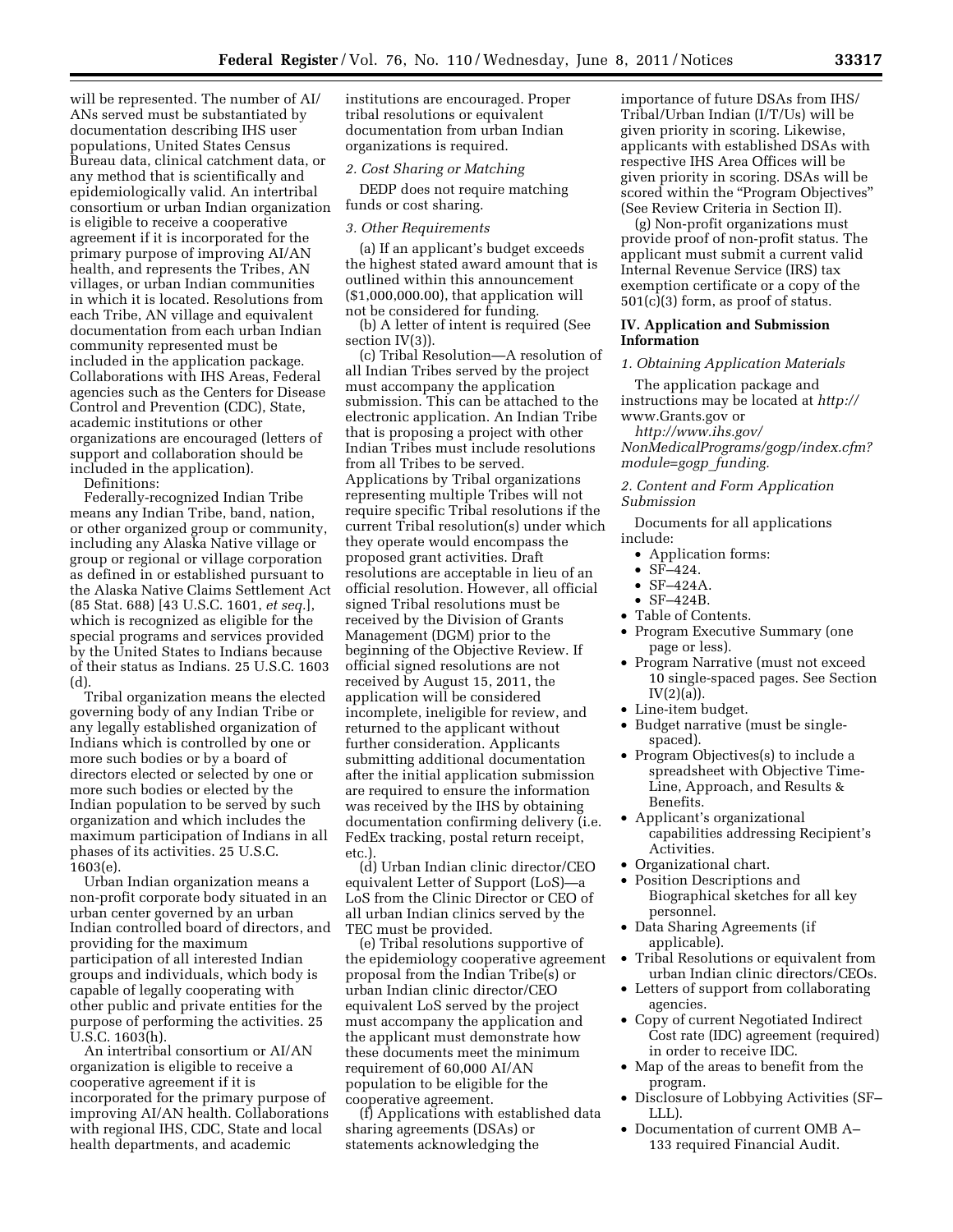Acceptable forms of documentation include:

- E-mail confirmation from Federal Audit Clearinghouse (FAC) that audits were submitted; or
- Face sheets from audit reports. These can be found on the FAC Website:*[http://harvester.](http://harvester.census.gov/fac/dissem/accessoptions.html?submit=Retrieve+Records) [census.gov/fac/dissem/](http://harvester.census.gov/fac/dissem/accessoptions.html?submit=Retrieve+Records)  [accessoptions.html?submit=](http://harvester.census.gov/fac/dissem/accessoptions.html?submit=Retrieve+Records) [Retrieve+Records](http://harvester.census.gov/fac/dissem/accessoptions.html?submit=Retrieve+Records)*

Policy Requirements: All Federalwide public policies apply to IHS grantees with exception of the Discrimination policy. See attached link for all public policies. *[http://](http://www.acf.hhs.gov/programs/ofs/grants/sf424b.pdf)  [www.acf.hhs.gov/programs/ofs/grants/](http://www.acf.hhs.gov/programs/ofs/grants/sf424b.pdf) [sf424b.pdf](http://www.acf.hhs.gov/programs/ofs/grants/sf424b.pdf)* 

Requirements for Program and Budget Narratives

A. *Program Narrative:* This narrative should be a separate Word document that is no longer than 10 pages, singlespaced (see page limitations for each Part noted below) with consecutively numbered pages. If the narrative exceeds the page limit, only the first 10 pages will be reviewed. There are three parts to the narrative:

Section 1: Program Information—(2 Pages)

(1) Introduction and organizational capabilities.

(2) Need for assistance.

#### (3) User Population.

Section 2: Recipient Activities: Program Planning and Evaluation—(6 Pages)

(1) Program Plans. (2) Program Evaluation. Section 3: Program Report— (2 pages) (1) Describe major accomplishments over the last 24 months. (2) Describe major activities over the last 24 months.

*B. Budget Narrative:* This narrative must describe the budget requested and match the program plans and evaluation described in the program narrative.

#### *3. Submission Dates and Times*

Applications must be submitted electronically through Grants.gov by Friday, July 15, 2011 at 12 a.m. midnight Eastern Time. Any application received after the application deadline will not be accepted for processing, and it will be returned to the applicant(s) without further consideration for funding.

Letters of Intent: A Letter of Intent (LoI) is required from each entity that plans to apply for funding under this announcement. The LoI must be submitted to the Division of Grants Management to the attention of Andrew Diggs by June 10, 2011. Please submit

all letters of intent via fax (301) 443– 9602. Your LoI must reference the funding opportunity number, application deadline date, and your eligibility status. The letter must be signed by the authorized organizational official within your entity.

#### *4. Intergovernmental Review*

Executive Order 12372 requiring intergovernmental review is not applicable to this program.

#### *5. Funding Restrictions*

• Pre-award costs are not allowable for this announcement.

• The available funds are inclusive of direct and appropriate indirect costs.

# *6. Electronic Submission*

Use the *<http://www.Grants.gov>* Web site to submit an application electronically and select the "Find Grant" Opportunities'' link on the homepage. Download a copy of the application package, complete it offline, and then upload and submit the application via the Grants.gov website. Electronic copies of the application may not be submitted as attachments to e-mail messages addressed to IHS employees or offices.

Please search for the application package in Grants.gov by entering the CFDA number or the Funding Opportunity Number. Both numbers are located in the header of this announcement.

After you electronically submit your application, you will receive an automatic acknowledgment from Grants.gov that contains a Grants.gov tracking number. The DGM will download your application from Grants.gov and provide necessary copies to the appropriate agency officials. Neither the DGM nor the DEDP will notify applicants that the application has been received.

Applicants that do not adhere to the timelines for Central Contractor Registry (CCR) and/or Grants.gov registration and/or request timely assistance with technical issues will not be considered for a waiver to submit a paper application.

Technical Challenges:

• If technical challenges arise and assistance is required with the electronic application process, contact the Grants.gov Customer Support via email at *[support@grants.gov](mailto:support@grants.gov)* or at (800) 518–4726. Customer Support is available to address questions 24 hours a day, 7 days a week (except on Federal holidays). If problems persist, contact Paul Gettys, DGM () at (301) 443– 520[4.Paul.Gettys@ihs.gov](mailto:Paul.Gettys@ihs.gov) 

• Upon contacting Grants.gov, obtain a tracking number as proof of contact. The tracking number is helpful if there are technical issues that cannot be resolved and a waiver from the agency must be obtained.

• Please be sure to contact Mr. Gettys at least ten days prior to the application deadline.

Paper Submission (Waiver Requirements):

Paper applications are not the preferred method for submitting applications. If an applicant needs to submit a paper application instead of submitting electronically via Grants.gov, prior approval must be requested and obtained from the DGM. The waiver request must be documented in writing (e-mails are acceptable), before submitting a paper application. A copy of the written approval must be submitted along with the hardcopy application that is mailed to the DGM. The mailing address for your paper application will be included in your approved waiver request. Paper applications that are submitted without an approved waiver will be returned to the applicant without review or further consideration. Late applications will not be accepted for processing or considered for funding and will be returned to the applicant. Applicants that receive a waiver to submit paper application documents must follow the rules and timelines of this funding announcement. The applicant must seek assistance at least ten days prior to the application deadline.

• If it is determined that a waiver is needed, you must submit a request in writing (e-mails are acceptable) to *[GrantsPolicy@ihs.gov](mailto:GrantsPolicy@ihs.gov)* with a copy to *[Tammy.Bagley@ihs.gov.](mailto:Tammy.Bagley@ihs.gov)* Please include a clear justification for the need to deviate from our standard electronic submission process.

• If the waiver is approved, the application should be sent directly to the DGM by the deadline date of July 15, 2011.

• Applicants are strongly encouraged not to wait until the deadline date to begin the application process through Grants.gov as the registration process for CCR and Grants.gov could take up to fifteen working days.

E-mail applications will not be accepted under this announcement.

Dun and Bradstreet (D&B) Data Universal Numbering System (DUNS)

All IHS applicants and grantee organizations are required to obtain a DUNS number and maintain an active registration in the CCR database. Additionally, all IHS grantees must notify potential first-tier subrecipients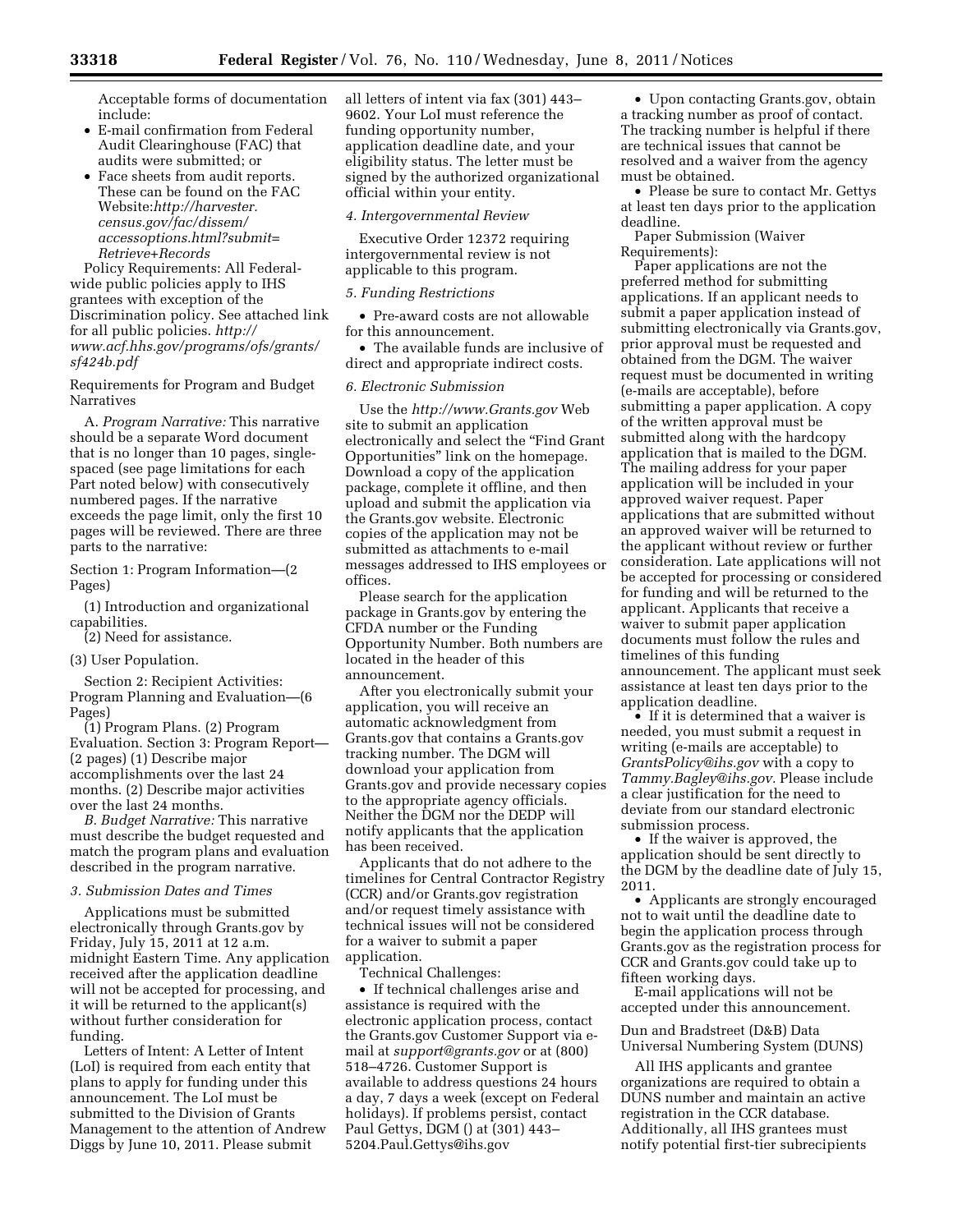that no entity may receive a first-tier subaward unless the entity has provided its DUNS number to the prime grantee organization. These requirements will ensure use of a universal identifier to enhance the quality of information available to the public. On October 1, 2010 recipients began to report information on subawards, as required by the Federal Funding Accountability and Transparency Act of 2006, as amended (''the Transparency Act''). The DUNS number is a unique nine digit identification number provided by D&B, which uniquely identifies your entity. The DUNS number is site specific; therefore each distinct performance site may be assigned a DUNS number. Obtaining a DUNS number is easy and there is no charge. To obtain a DUNS number, you may access it through the following website *[http://](http://fedgov.dnb.com/webform) [fedgov.dnb.com/webform](http://fedgov.dnb.com/webform)* or to expedite the process, call (866) 705–5711.

## Central Contractor Registry (CCR)

Organizations that have not registered with CCR will need to obtain a DUNS number first and then access the CCR online registration through the CCR home page at *[https://www.bpn.gov/ccr/](https://www.bpn.gov/ccr/default.aspx)  [default.aspx](https://www.bpn.gov/ccr/default.aspx)* (U.S. organizations will also need to provide an Employer Identification Number from the IRS that may take an additional 2–5 weeks to become active). Completing and submitting the registration takes approximately one hour and your CCR registration will take approximately 3– 5 business days to process. Registration with the CCR is free of charge. Applicants may register online at *[http://](http://www.ccr.gov) [www.ccr.gov.](http://www.ccr.gov)* Additional information on implementing the Transparency Act, including the specific requirements for DUNS and CCR, can be found on the IHS Grants Policy website:

*[http://www.ihs.gov/](http://www.ihs.gov/NonMedicalPrograms/gogp/index.cfm?module=gogp_policy_topics) [NonMedicalPrograms/gogp/](http://www.ihs.gov/NonMedicalPrograms/gogp/index.cfm?module=gogp_policy_topics) [index.cfm?module=gogp](http://www.ihs.gov/NonMedicalPrograms/gogp/index.cfm?module=gogp_policy_topics)*\_*policy*\_*topics.* 

## **V. Application Review Information**

Evaluation criteria will be used in reviews of applications. Points will be assigned to each evaluation criterion adding up to a total of 100 points. A minimum score of 65 points is required for funding. Points are assigned to the extent that the applicant is able to demonstrate that they met the following criteria.

## *A. Evaluation Criteria: Program Narrative*

(1) Introduction, Current Capacity, and Need for Assistance (25 Points)

a. Describe the applicant's current public health activities including

whether the applicant has an adequate health department, how long it has been operating, what programs or services are currently provided, and interactions with other public health authorities in the regions (State, local, or Tribal), how long it has been operating, and what programs or services are currently provided. Specifically describe current epidemiologic capacity and history of support for such activities.

b. Provide a physical location of the TEC and area to be served by the proposed program including a map (include the map in the attachments), and specifically describe the office space and how it is going to be paid for.

c. If applicable, identify the past three years of grants relevant to public health and/or epidemiology, including past awarded cooperative agreements from the DEDP, dates of funding, and key project accomplishments (do not include copies of reports).

# (2) Program Objective(s) (35 Points)

Approach, Results and Benefits for the entire 5-year funding period by year.

a. State in measurable and realistic terms the objectives and appropriate activities to achieve each objective for the projects as listed in the Recipient Activities.

b. Identify the expected results, benefits, and outcomes or products to be derived from each objective of the project.

c. Include a work-plan for each objective that indicates when the objectives and major activities will be accomplished and who will conduct the activities by each year for the entire five-year period.

## (3) Program Evaluation (10 Points)

a. Define the criteria to be used to evaluate activities listed in the workplan under the Recipient Activities and BRFSS project.

b. Explain the methodology that will be used to determine if the needs identified for the objectives are being met and if the outcomes identified are being achieved.

c. Describe how evaluation findings will be disseminated to stakeholders.

# (4) Organization Capabilities and Qualifications (10 Points)

a. Explain the management and administrative structure of the organization including documentation of current certified financial management systems either from the Bureau of Indian Affairs, IHS, or a Certified Public Accountant and an updated organizational chart (include chart in the attachments).

b. Describe the ability of the organization to manage a program of the proposed scope.

c. Provide position descriptions and biographical sketches of key personnel, including those of consultants or contractors in the Appendix. Position descriptions should very clearly describe each position and its duties, indicating desired qualification and experience requirements related to the project. Resumes should indicate that the proposed staff is qualified to carry out the project activities. Applicants with expertise in epidemiology will receive priority.

(5) Behavioral Risk Factor Surveillance System (BRFSS) (15 Points)

a. Describe the BRFSS project specifically for AI/AN populations to evaluate the health risk behaviors to include, at a minimum, CDC's ''core'' BRFSS.

b. Identify a statistically representative sample of Tribal and urban communities that will participate in the BRFSS.

c. Describe how the applicant will define and complete the following items as part of their proposal: develop a protocol for conducting the BRFSS; develop a sampling method and recruitment strategy; meet with the Tribal Health Director, Health Board, and Tribal Council for review and approval; submit protocols for IRB review; select and train interviewers for the BRFSS.

d. Describe how to develop a data base to enter data collected on the BRFSS.

e. Provide a dissemination plan that includes a project overview, dissemination goals, targeted audiences, key messages, details of the dissemination plan and evaluation.

f. Complete a separate budget for the BRFSS project.

### (6) Budget (5 Points)

a. Provide a categorical budget by line item and by each year for the entire fiveyear period, including a separate budget for the BRFSS project.

b. Provide a justification by line item in the budget including sufficient cost and other details to facilitate the determination of cost allowability and relevance of these costs to the proposed project. The funds requested should be appropriate and necessary for the scope of the project.

c. If use of consultants or contractors are proposed or anticipated, provide a detailed budget and scope of work that clearly defines the deliverables or outcomes anticipated.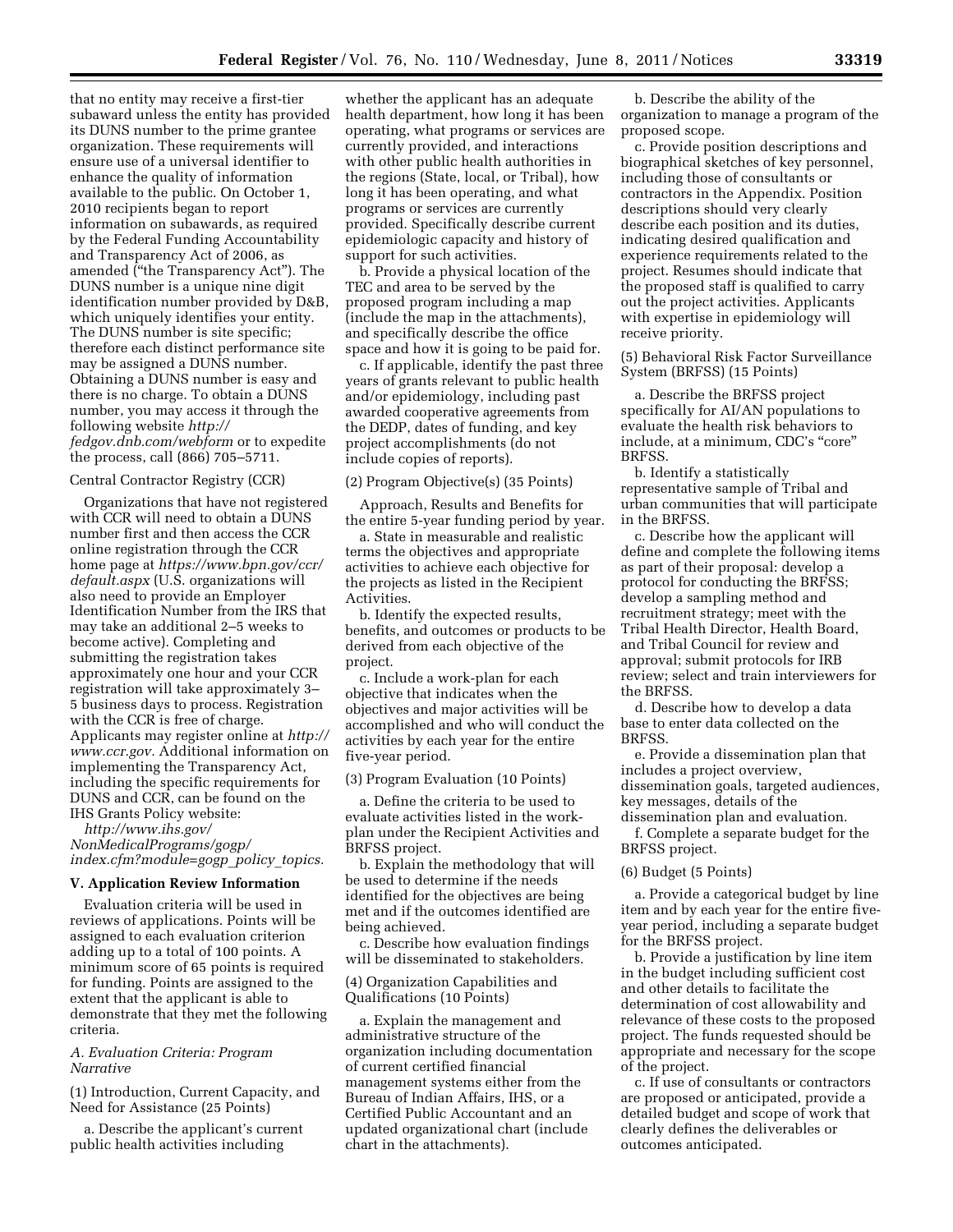# *B. Review and Selection Process*

Each application will be prescreened by the DGM staff for eligibility and completeness as outlined in the funding announcement. Incomplete applications and applications that are nonresponsive to the eligibility criteria will not be referred to the Objective Review Committee (ORC).

To obtain a minimum score for funding by the ORC, applicants must address all program requirements and provide all required documentation. Applicants that receive less than a minimum score and/or are incomplete will be considered to be ''Disapproved'' and will be informed via e-mail or regular mail by the IHS Program Office of their application's deficiencies. A summary statement outlining the strengths and weaknesses of the application will be provided to each disapproved applicant. The summary statement will be sent to the Authorized Organizational Representative (AOR) that is identified on the face page of the application within 60 days of the completion of the objective review.

Award Date(s): September 16, 2011.

The DEDP will recommend successful applicants for funding based on the results of the objective review.

# **VI. Award Administration Information**

## *1. Award Notices*

The Notice of Award (NoA) will be initiated by DGM and will be mailed via postal mail or e-mailed to each entity that is approved for funding under this announcement. The NoA will be signed by the Grants Management Officer and is the authorizing document for which funds are dispersed to the approved entities. The NoA will serve as the official notification of the grant award and will reflect the amount of Federal funds awarded, the purpose of the grant, the terms and conditions of the award, the effective date of the award, and the budget/project period. The NoA is the legally binding document and is signed by an authorized grants official within the IHS.

## *2. Administrative Requirements*

Grants are administered in accordance with the following regulations, policies, and OMB cost principles:

A. The criteria as outlined in this Program Announcement.

B. Administrative Regulations for Grants:

• 45 CFR, part 92, Uniform Administrative Requirements for Grants and Cooperative Agreements to State, Local and Tribal Governments.

• 45 CFR, part 74, Uniform Administrative Requirements for Awards and Subawards to institutions of Higher Education, Hospitals, Other Non-profit Organizations, and Commercial Organizations.

C. Grants Policy:

• HHS Grants Policy Statement, Revised 01/07.

D. Cost Principles:

• Title 2: Grants and Agreements, Part 225—Cost Principles for State, Local, and Indian Tribal Governments (OMB A–87).

• Title 2: Grants and Agreements, Part 230—Cost Principles for Non-Profit Organizations (OMB Circular A–122). E. Audit Requirements:

• OMB Circular A–133, Audits of States, Local Governments, and Nonprofit Organizations.

#### *3. Indirect Costs*

This section applies to all grant recipients that request reimbursement of indirect costs in their grant application. In accordance with HHS Grants Policy Statement, Part II–27, IHS requires applicants to obtain a current indirect cost rate agreement prior to award. The rate agreement must be prepared in accordance with the applicable cost principles and guidance as provided by the cognizant agency or office. A current rate covers the applicable grant activities under the current award's budget period. If the current rate is not on file with the DGM at the time of award, the indirect cost portion of the budget will be restricted. The restrictions remain in place until the current rate is provided to the DGM.

Generally, indirect costs rates for IHS grantees are negotiated with the [Division of Cost Allocation](http://rates.psc.gov/) *http:// rates.psc.gov/*and the Department of Interior (National Business Center) *[http://www.aqd.nbc.gov/services/](http://www.aqd.nbc.gov/services/ICS.aspx)  [ICS.aspx.](http://www.aqd.nbc.gov/services/ICS.aspx)* If your organization has questions regarding the indirect cost policy, please call (301) 443–5204 to request assistance.

#### *4. Reporting Requirements*

Failure to submit required reports within the time allowed may result in suspension or termination of an active grant, withholding of additional awards for the project, or other enforcement actions such as withholding of payments or converting to the reimbursement method of payment. Continued failure to submit required reports may result in one or both of the following: (1) The imposition of special award provisions; and (2) the nonfunding or non-award of other eligible projects or activities. This requirement applies whether the delinquency is attributable to the failure of the grantee organization or the individual

responsible for preparation of the reports.

The reporting requirements for this program are noted below.

A. Progress Reports

Program progress reports are required annually. These reports will include a brief comparison of actual accomplishments to the goals established for the period, or, if applicable, provide sound justification for the lack of progress, and other pertinent information as required. A final report must be submitted within 90 days of expiration of the budget/project period.

### B. Financial Reports

Federal Financial Report, (FFR- SF– 425), Cash Transaction Reports are due every calendar quarter to the Division of Payment Management, Payment Management Branch, HHS at: *[http://](http://www.dpm.gov)  [www.dpm.gov](http://www.dpm.gov)* Failure to submit timely reports may cause a disruption in timely payments to your organization.

Grantees are responsible and accountable for accurate information being reported on all required reports; the Progress Reports, Financial Status Reports and Federal Financial Report.

# *C. Federal Subaward Reporting System (FSRS)*

This award may be subject to the Transparency Act subaward and executive compensation reporting requirements of 2 CFR Part 170.

The Transparency Act requires the Office of Management and Budget to establish a single searchable database, accessible to the public, with information on financial assistance awards made by Federal agencies. The Transparency Act also includes a requirement for recipients of Federal grants to report information about firsttier subawards and executive compensation under Federal assistance awards.

Effective as of October 1, 2010, IHS implemented new Terms of Award. All New (Type 1) IHS grant and cooperative agreement awards issued on or after October 1, 2010 may be subject to the Transparency Act Subaward and Executive Compensation reporting requirements. Additionally, all IHS Renewal (Type 2) grant and cooperative agreement awards and Competing Revision awards (Competing T–3s) issued on or after October 1, 2010 may also be subject to the following award term. Further guidance on Renewal and Competing Revision awards is expected to be provided as it becomes available.

Please visit the IHS Grants Policy Web site at *<https://www.ihs.gov/NonMedical>*